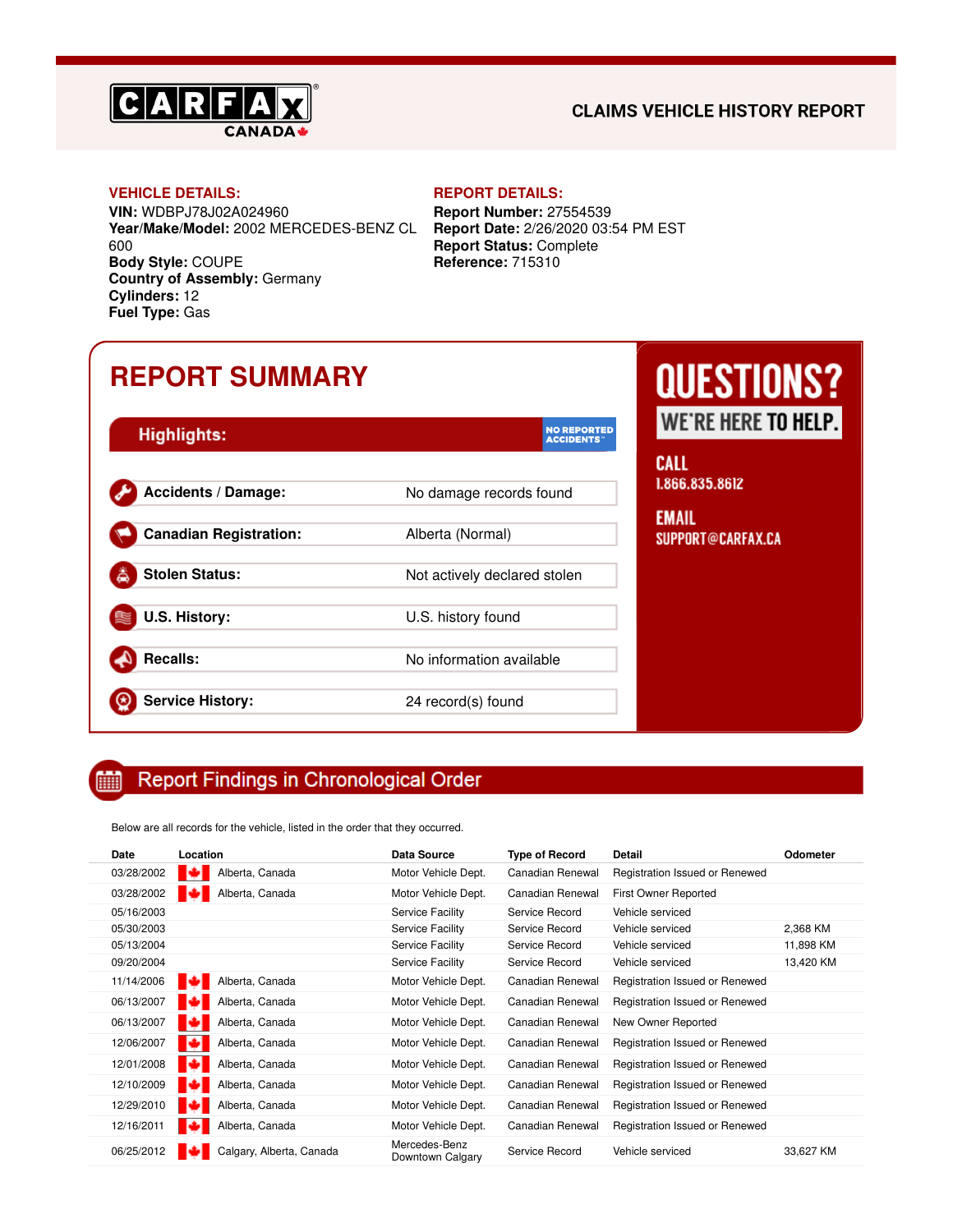| <b>Date</b> | Location |                                 | Data Source                       | <b>Type of Record</b> | <b>Detail</b>                  | Odometer  |
|-------------|----------|---------------------------------|-----------------------------------|-----------------------|--------------------------------|-----------|
| 12/20/2012  |          | Alberta, Canada                 | Motor Vehicle Dept.               | Canadian Renewal      | Registration Issued or Renewed |           |
| 03/15/2013  |          | Calgary, Alberta, Canada        | Mercedes-Benz<br>Downtown Calgary | Service Record        | Vehicle serviced               | 34,556 KM |
| 12/12/2013  |          | Alberta, Canada                 | Motor Vehicle Dept.               | Canadian Renewal      | Registration Issued or Renewed |           |
| 11/25/2014  |          | Alberta, Canada                 | Motor Vehicle Dept.               | Canadian Renewal      | Registration Issued or Renewed |           |
| 07/28/2015  |          | Calgary, Alberta, Canada        | Mercedes-Benz<br>Downtown Calgary | Service Record        | Vehicle serviced               | 35,501 KM |
| 12/08/2015  |          | Alberta, Canada                 | Motor Vehicle Dept.               | Canadian Renewal      | Registration Issued or Renewed |           |
| 06/28/2016  |          | Alberta, Canada                 | Motor Vehicle Dept.               | Canadian Renewal      | Registration Issued or Renewed |           |
| 06/29/2016  |          | Calgary, Alberta, Canada        | Mercedes-Benz<br>Downtown Calgary | Service Record        | Vehicle serviced               | 36,067 KM |
| 07/11/2016  |          | Calgary, Alberta, Canada        | Mercedes-Benz<br>Downtown Calgary | Service Record        | Vehicle serviced               | 36,178 KM |
| 09/26/2016  |          | Calgary, Alberta, Canada        | Mercedes-Benz<br>Downtown Calgary | Service Record        | Vehicle serviced               | 37,263 KM |
| 03/10/2017  |          | Palm Springs, CA, United States | Mercedes-Benz of<br>Palm Springs  | Service Record        | Vehicle serviced               | 25,814 MI |
| 05/16/2017  |          | Alberta, Canada                 | Motor Vehicle Dept.               | Canadian Renewal      | Registration Issued or Renewed |           |
| 06/02/2017  |          | Palm Springs, CA, United States | Mercedes-Benz of<br>Palm Springs  | Service Record        | Vehicle serviced               | 26,482 MI |
| 08/29/2017  |          | Calgary, Alberta, Canada        | Mercedes-Benz<br>Downtown Calgary | Service Record        | Vehicle serviced               | 46,687 KM |
| 09/19/2017  |          | Calgary, Alberta, Canada        | Mercedes-Benz<br>Downtown Calgary | Service Record        | Vehicle serviced               | 46,806 KM |
| 02/26/2018  |          | Palm Springs, CA, United States | Mercedes-Benz of<br>Palm Springs  | Service Record        | Vehicle serviced               | 31,465 MI |
| 05/02/2018  |          | Alberta, Canada                 | Motor Vehicle Dept.               | Canadian Renewal      | Registration Issued or Renewed |           |
| 05/22/2018  |          | Palm Springs, CA, United States | Mercedes-Benz of<br>Palm Springs  | Service Record        | Vehicle serviced               | 32,114 MI |
| 06/20/2018  |          | Calgary, Alberta, Canada        | Mercedes-Benz<br>Downtown Calgary | Service Record        | Vehicle serviced               | 54,739 KM |
| 07/17/2018  |          | Calgary, Alberta, Canada        | Mercedes-Benz<br>Downtown Calgary | Service Record        | Vehicle serviced               | 55,072 KM |
| 06/10/2019  |          | Palm Springs, CA, United States | Mercedes-Benz of<br>Palm Springs  | Service Record        | Vehicle serviced               | 38,679 MI |
| 07/18/2019  |          | Calgary, Alberta, Canada        | Mercedes-Benz<br>Downtown Calgary | Service Record        | Vehicle serviced               | 65,061 KM |
| 08/12/2019  |          | Calgary, Alberta, Canada        | Mercedes-Benz<br>Downtown Calgary | Service Record        | Vehicle serviced               | 66,501 KM |
| 08/28/2019  |          | Calgary, Alberta, Canada        | Lone Star Mercedes-<br>Benz       | Service Record        | Vehicle serviced               | 66,514 KM |
| 09/27/2019  |          | Calgary, Alberta, Canada        | Mercedes-Benz<br>Downtown Calgary | Service Record        | Vehicle serviced               | 66,683 KM |
| 12/10/2019  |          | Calgary, Alberta, Canada        | Mercedes-Benz<br>Downtown Calgary | Service Record        | Vehicle serviced               | 66,685 KM |

## Accident, Collision and Damage Detail

If the vehicle has had any history of accidents, collisions or damage in either Canada or the U.S., the records are outlined in this section.

**VIN:** WDBPJ78J02A024960

#### **Police Reported Accidents**

| <b>Incident Date Location</b> |                                    | <b>Detail</b> |
|-------------------------------|------------------------------------|---------------|
|                               | No police reported accidents found |               |
|                               |                                    |               |

#### **Accident/Damage Estimates**

Accident estimate records are generated by collision estimating facilities from the process of estimating the amount and extent of damage to a vehicle. Estimates in some cases have associated insurance claims.

| <b>Incident Date</b>    | .ocation | stimate Date | of Record<br>Tvne | <b>Detail</b> | Amount | <b>Odometer</b> |
|-------------------------|----------|--------------|-------------------|---------------|--------|-----------------|
| ∖ estimates tound<br>No |          |              |                   |               |        |                 |

#### **Insurance Claims**

The insurance claims identified in this report do not include any medical pay-outs, damage to other vehicles, damage to property, towing, rental cars, or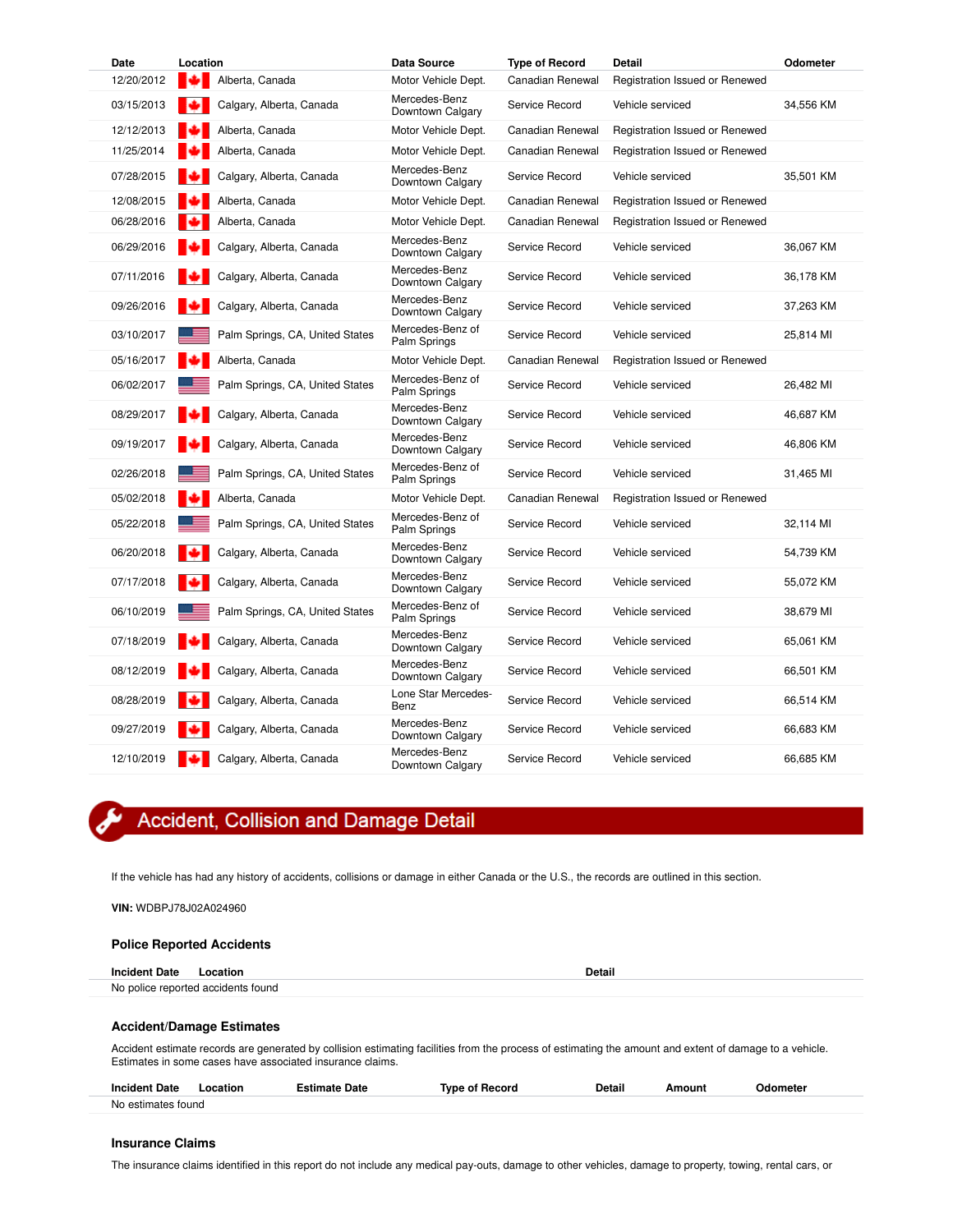any other incidental damages.

| <b>Incident Date</b>        | Location                      | <b>Type of Claim</b>  | <b>Detail</b> | Amount        | Odometer |
|-----------------------------|-------------------------------|-----------------------|---------------|---------------|----------|
| No claims found             |                               |                       |               |               |          |
| <b>Other Damage Records</b> |                               |                       |               |               |          |
| <b>Record Date</b>          | Location                      | <b>Type of Record</b> |               | <b>Detail</b> | Odometer |
|                             | No other damage records found |                       |               |               |          |

## **Canadian Registration**

This section details where in Canada the vehicle is now or has ever been registered, as well as the status (Inspection Required, Normal, Non-repairable, Rebuilt, Salvage, Stolen) of the vehicle in those jurisdictions.

| <b>Jurisdiction</b>      | <b>Branding</b> | <b>Detail</b>                                                    |
|--------------------------|-----------------|------------------------------------------------------------------|
| Alberta                  | <b>NORMAL</b>   | This vehicle has been registered as Normal in this jurisdiction. |
| <b>British Columbia</b>  | Not found       |                                                                  |
| Manitoba                 | Not found       |                                                                  |
| New Brunswick            | Not found       |                                                                  |
| Newfoundland             | Not found       |                                                                  |
| Nova Scotia              | Not found       |                                                                  |
| Northwest Territories    | Not found       |                                                                  |
| Nunavut                  | Not found       |                                                                  |
| Ontario                  | Not found       |                                                                  |
| Prince Edward Island     | Not found       |                                                                  |
| Quebec                   | Not found       |                                                                  |
| Saskatchewan             | Not found       |                                                                  |
| <b>Yukon Territories</b> | Not found       |                                                                  |

## **Stolen Vehicle Check**

This section outlines data from the Canadian Police Information Centre (CPIC), which is operated by the RCMP under the stewardship of National Police Services, on behalf of the Canadian law enforcement community.

**Stolen Vehicle Check**

Not declared stolen.



If the vehicle has been imported, you will find the details below.

#### **Import Records**

No vehicle import records found

## **United States Vehicle History**

In addition to information about the vehicle's history in Canada, CARFAX Canada also searches for information about the vehicle's history in the United States. If we discover any events in the U.S., you will find them below. Details about accidents, collisions and damage, or any import records will appear in the preceding sections of your report.

#### **U.S. History Records**

ਾ≡ Service records found ਾ≡ Odometer records found



No safety recall information available as of the date/time that this report was generated. For additional safety recall information and non-safety related recall campaigns, please contact MERCEDES-BENZ or visit Mercedes Benz's website.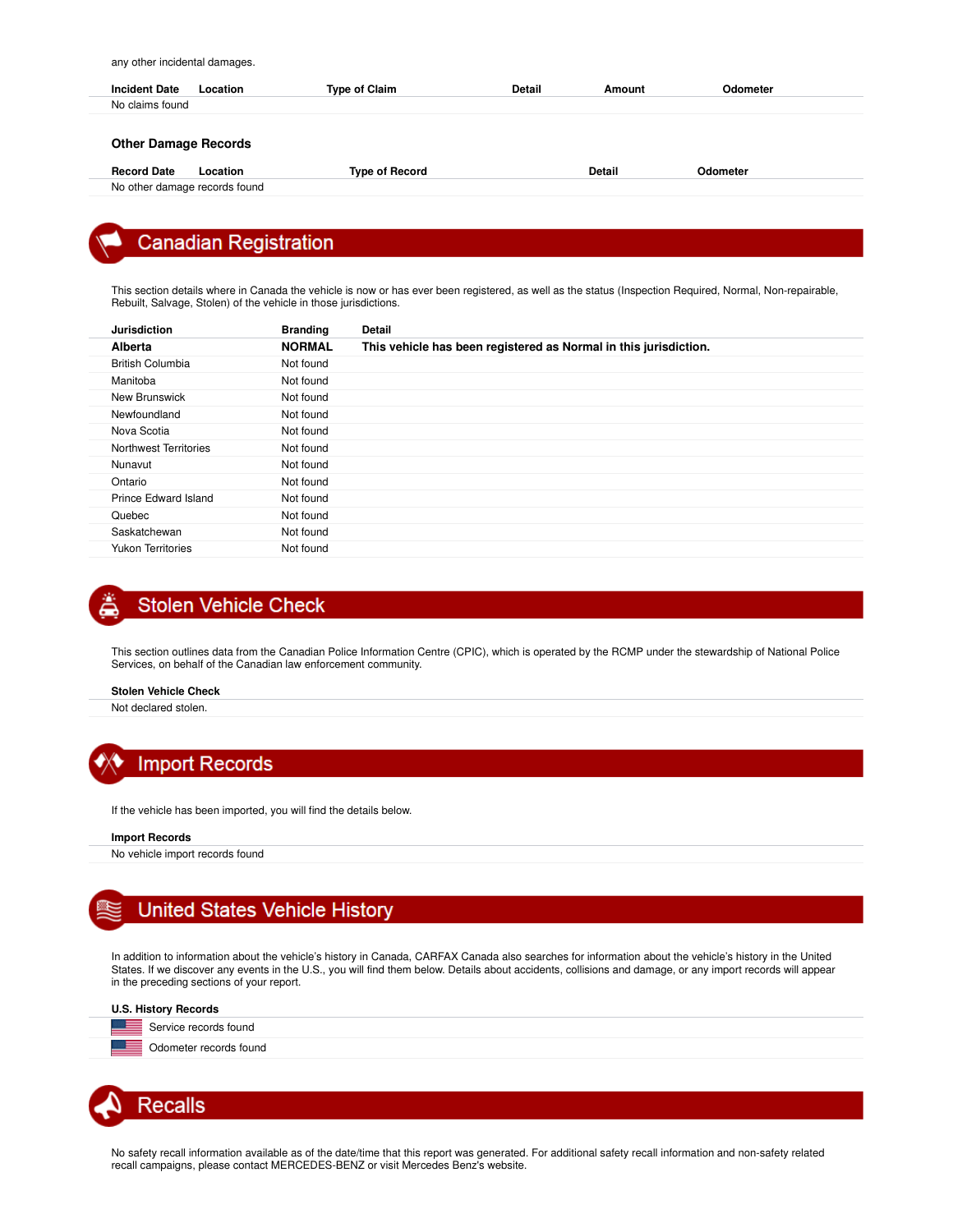**Service History** 

 $\circledcirc$ 

These are records of service performed on the vehicle. These are the records reported to CARFAX Canada when this report was run – it is possible that service has occurred that is not captured here.

| Date       | <b>Address</b>                            | Data Source                       | Type of<br>Record | Detail                                                                                                                                                                  | Odometer            |
|------------|-------------------------------------------|-----------------------------------|-------------------|-------------------------------------------------------------------------------------------------------------------------------------------------------------------------|---------------------|
| 05/16/2003 |                                           | Service Facility                  | Service<br>Record | Vehicle serviced                                                                                                                                                        |                     |
| 05/30/2003 |                                           | Service Facility                  | Service<br>Record | Vehicle serviced                                                                                                                                                        | 2,368 KM            |
| 05/13/2004 |                                           | Service Facility                  | Service<br>Record | Vehicle serviced<br>Wheel(s) replaced<br>Rear brake pads replaced<br>Parking brake shoes/pads replaced<br>Drivetrain checked                                            | 11,898<br>KM        |
| 09/20/2004 |                                           | <b>Service Facility</b>           | Service<br>Record | Vehicle serviced                                                                                                                                                        | 13,420<br>ΚM        |
| 06/25/2012 | Calgary, Alberta, Canada                  | Mercedes-Benz Downtown<br>Calgary | Service<br>Record | Vehicle serviced                                                                                                                                                        | 33,627<br>KM        |
| 03/15/2013 | Calgary, Alberta, Canada                  | Mercedes-Benz Downtown<br>Calgary | Service<br>Record | Vehicle serviced                                                                                                                                                        | 34,556<br>ΚM        |
| 07/28/2015 | Calgary, Alberta, Canada                  | Mercedes-Benz Downtown<br>Calgary | Service<br>Record | Vehicle serviced<br>Recommended maintenance performed                                                                                                                   | 35,501<br>KM        |
| 06/29/2016 | Calgary, Alberta, Canada<br>æэ            | Mercedes-Benz Downtown<br>Calgary | Service<br>Record | Vehicle serviced<br>Pre-delivery inspection completed<br>Maintenance inspection completed<br>Alignment checked<br>Rear differential serviced<br>Tire(s) replaced        | 36,067<br>ΚM        |
|            | 07/11/2016 Calgary, Alberta, Canada       | Mercedes-Benz Downtown<br>Calgary | Service<br>Record | Vehicle serviced<br>Maintenance inspection completed<br>Vehicle washed/detailed                                                                                         | 36,178<br><b>KM</b> |
| 09/26/2016 | Calgary, Alberta, Canada<br>IM.           | Mercedes-Benz Downtown<br>Calgary | Service<br>Record | Vehicle serviced<br>Maintenance inspection completed                                                                                                                    | 37,263<br>ΚM        |
| 03/10/2017 | Palm Springs, CA, United<br><b>States</b> | Mercedes-Benz of Palm<br>Springs  | Service<br>Record | Vehicle serviced<br>Tire condition and pressure checked<br><b>Brakes</b> checked<br>Traction control system checked<br>Computer(s) checked<br>Front brake pads replaced | 25,814 MI           |
| 06/02/2017 | Palm Springs, CA, United<br><b>States</b> | Mercedes-Benz of Palm<br>Springs  | Service<br>Record | Vehicle serviced<br>Tire condition and pressure checked                                                                                                                 | 26,482 MI           |
| 08/29/2017 | Calgary, Alberta, Canada                  | Mercedes-Benz Downtown<br>Calgary | Service<br>Record | Vehicle serviced<br>Maintenance inspection completed<br>Vehicle washed/detailed                                                                                         | 46,687<br>ΚM        |
|            | 09/19/2017 Calgary, Alberta, Canada       | Mercedes-Benz Downtown<br>Calgary | Service<br>Record | Vehicle serviced<br>Maintenance inspection completed<br>Vehicle washed/detailed<br>Electrical system checked<br>Engine/powertrain computer/module<br>checked            | 46,806<br>ΚM        |
| 02/26/2018 | Palm Springs, CA, United<br><b>States</b> | Mercedes-Benz of Palm<br>Springs  | Service<br>Record | Vehicle serviced<br>Maintenance inspection completed<br>Tire condition and pressure checked<br>Vehicle washed/detailed                                                  | 31,465 MI           |
| 05/22/2018 | Palm Springs, CA, United<br><b>States</b> | Mercedes-Benz of Palm<br>Springs  | Service<br>Record | Vehicle serviced<br>Maintenance inspection completed<br>Tire condition and pressure checked<br>Vehicle washed/detailed                                                  | 32,114 MI           |
| 06/20/2018 | Calgary, Alberta, Canada                  | Mercedes-Benz Downtown<br>Calgary | Service<br>Record | Vehicle serviced<br>Maintenance inspection completed<br>Vehicle washed/detailed                                                                                         | 54,739<br>ΚM        |
| 07/17/2018 | Calgary, Alberta, Canada                  | Mercedes-Benz Downtown<br>Calgary | Service<br>Record | Vehicle serviced<br>Maintenance inspection completed<br>Vehicle washed/detailed                                                                                         | 55,072<br>ΚM        |
| 06/10/2019 | Palm Springs, CA, United<br><b>States</b> | Mercedes-Benz of Palm<br>Springs  | Service<br>Record | Vehicle serviced<br>Tire condition and pressure checked<br>Vehicle washed/detailed                                                                                      | 38,679 MI           |
| 07/18/2019 | Calgary, Alberta, Canada                  | Mercedes-Benz Downtown<br>Calgary | Service<br>Record | Vehicle serviced<br>Maintenance inspection completed<br>Electrical system checked<br>Engine/powertrain computer/module<br>checked                                       | 65,061<br>ΚM        |
|            | 08/12/2019 Calgary, Alberta, Canada       | Mercedes-Benz Downtown<br>Calgary | Service<br>Record | Vehicle serviced                                                                                                                                                        | 66,501<br>KM        |